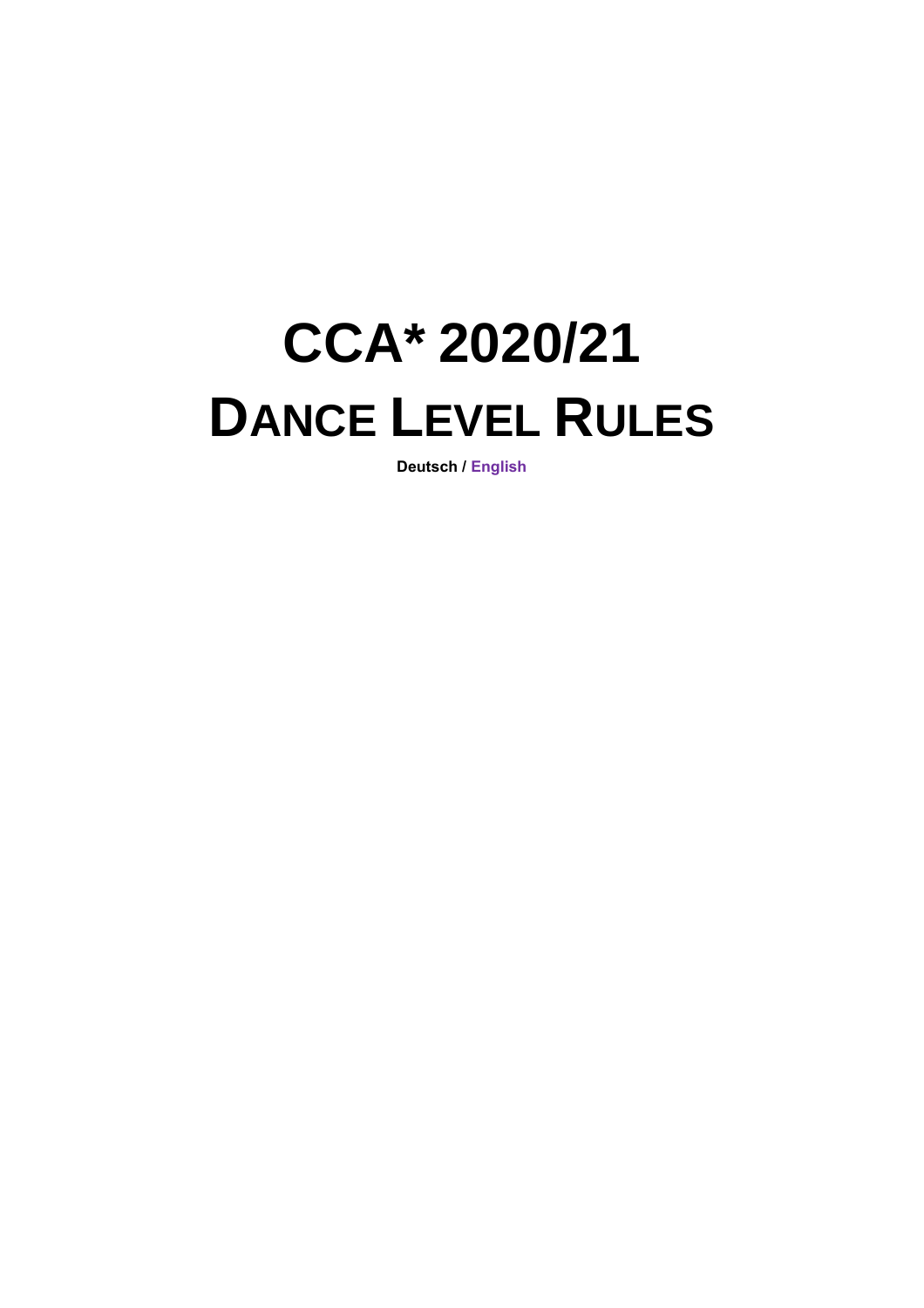# **INHALTSVERZEICHNIS** TABLE OF CONTENTS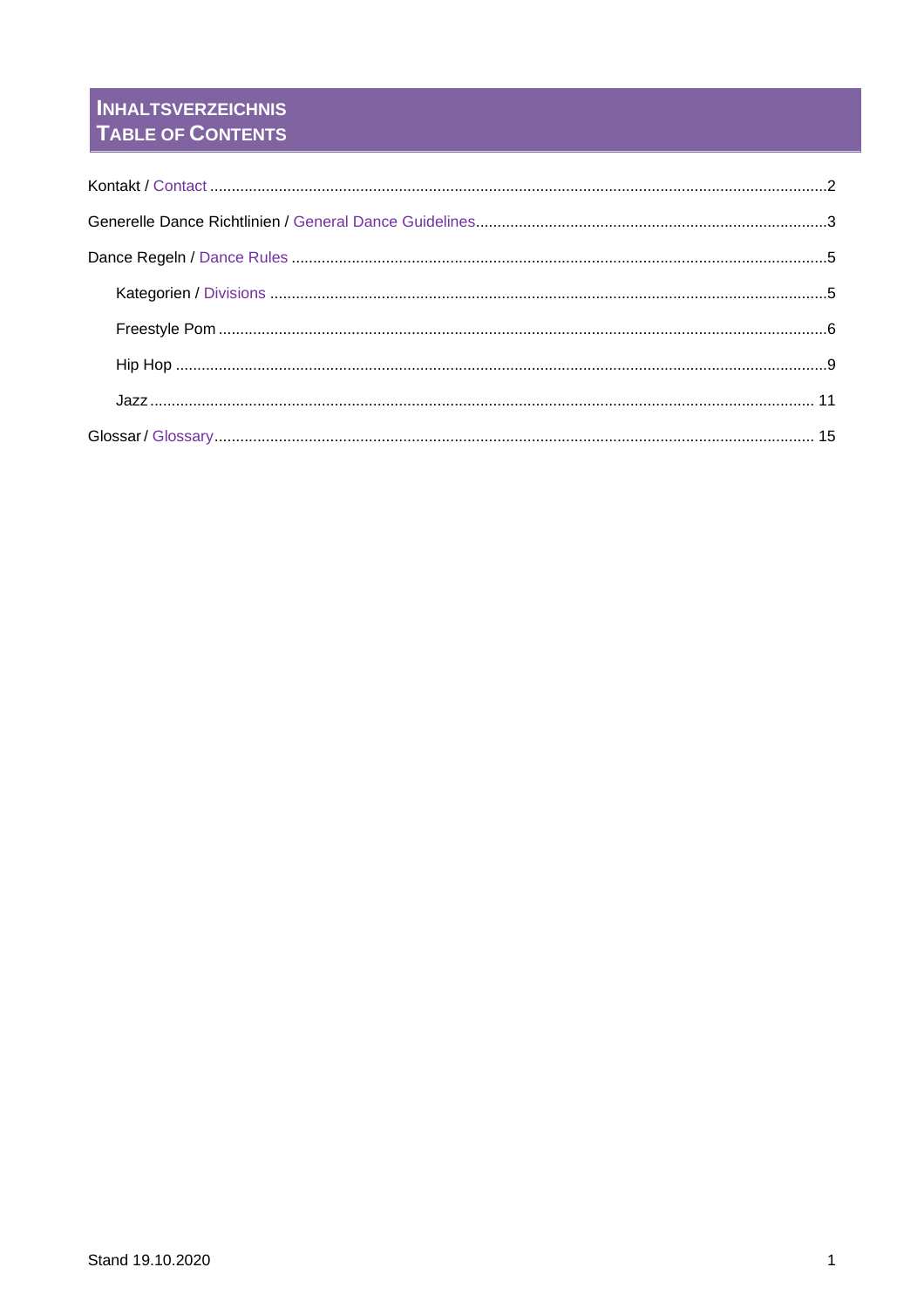

## **Veranstalter / Host** Deutscher Cheersport Verein e.V.

# **Ausrichter / Producer**

CCA\* CentralCheerleadingAgency e.K. Hans-Bunte-Str. 41 | 90431 Nürnberg | Germany Tel. +49(0)9114777666 | Fax +49(0)9114777665

Dieses Regelwerk ist gültig für CCA\* Meisterschaften 2020/21 bis einschließlich Bayern Cheermasters 2021. This rulebook is valid for all CCA\* competitions in the 2020/21 season up to and including the Bayern Cheermasters 2021.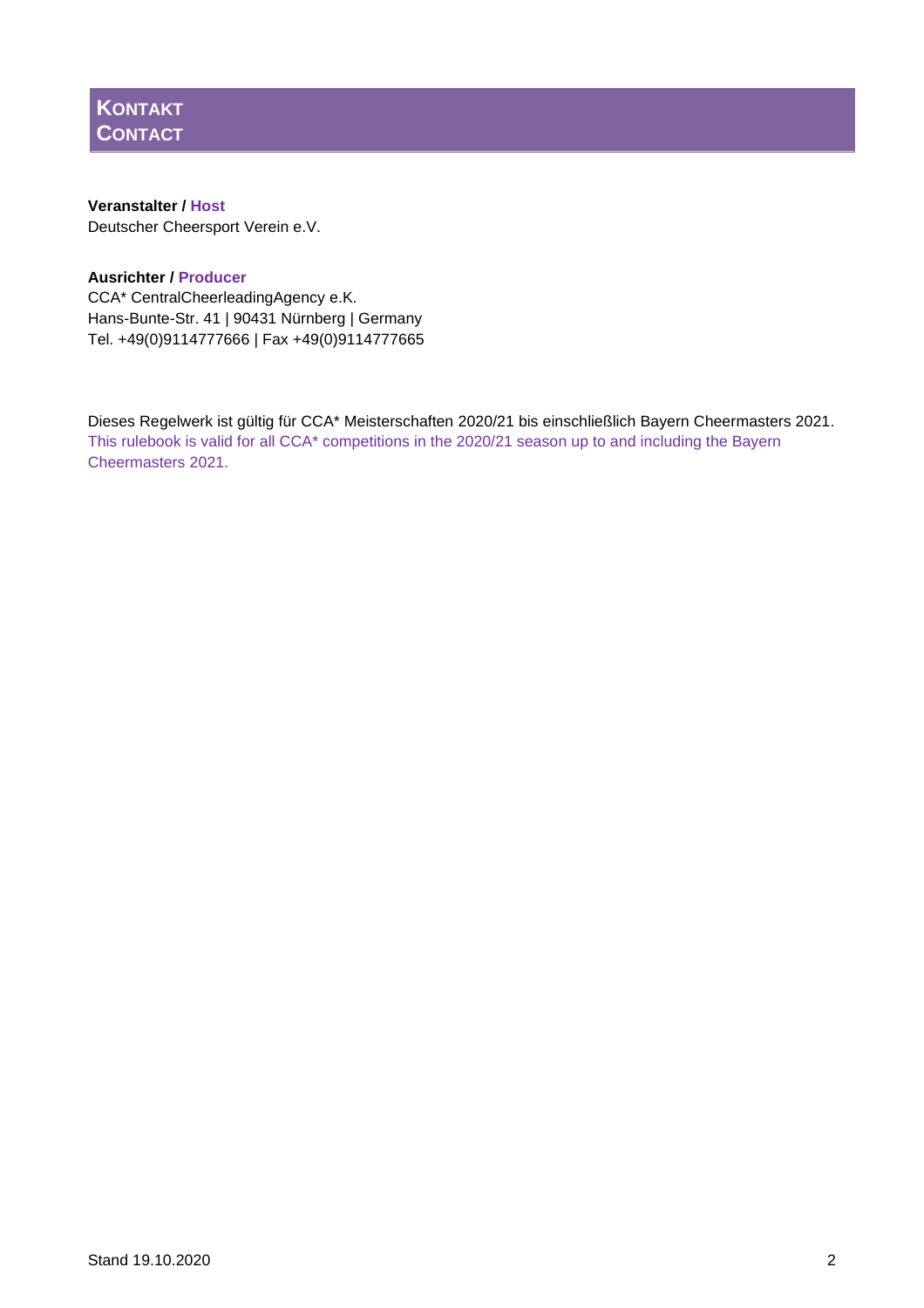# **GENERELLE DANCE RICHTLINIEN GENERAL DANCE GUIDELINES**

Alle Teams müssen die generelle Dance Guidelines sowie die Dance Level Richtlinien für ihre Kategorie beachten.

All teams must follow the General Dance Guidelines as well as the Dance Level Rules for their category.

# **Allgemein / General**

1. Alle Teams müssen durch einen qualifizierten Trainer oder Offiziellen während der Meisterschaft beaufsichtigt werden.

All athletes must be supervised during all official functions by a qualified director/coach.

2. Die Dance Routine Guidelines ist allgemein gültig und kann nicht explizit jeden Fall beschreiben. CCA\* CentralCheerleadingAgency e.K. übernimmt keinerlei Haftung für Unfälle und Verletzungen, die trotz Einhaltung der Cheer Routine Guidelines passieren. The Dance Routine Guidelines serve as general information and may not explicitly describe every case.

CCA\* CentralCheerleadingAgency e.K. assumes no liability for accidents or injuries that happen despite compliance with the Cheer Routine Guidelines.

- 3. Trainer müssen sichergehen, dass Elemente von ihrem Team beherrscht werden, bevor schwierigere Elemente trainiert werden. Trainer sollen die Fähigkeiten von individuellen Personen, von einzelnen Gruppen sowie des gesamten Teams in die Wahl der Elemente für ihre Routine einfließen lassen. Coaches must require proficiency before skill progression. Coaches must consider the athlete, group and team skill levels with regard to proper level placement.
- 4. Alle Teams, Trainer und Offizielle müssen einen Notfallplan haben, falls eine Verletzung auftritt. All teams, gyms, coaches and directors must have an emergency response plan in the event of an injury.
- 5. Sportler und Trainer dürfen nicht unter dem Einfluss von Drogen, Alkohol, Betäubungsmitteln oder leistungssteigernden Substanzen stehen. Kein Teilnehmer sollte Kaugummi, Bonbons, Hustenbonbons oder andere essbare oder nicht essbare Gegenstände, welche Ersticken verursachen können, während des Trainings oder des Auftritts im Mund haben.

Athletes and coaches may not be under the influence of alcohol, narcotics, performance enhancing substances or over-the-counter medications that would hinder the ability to supervise or execute a routine safely, while participating in a practice or performance. An athlete must not have gum, candy, cough drops or other such edible or non-edible items, which may cause choking, in her/his mouth during practice and/or performance.

- 6. Gegenstände, die den Boden beschädigen können, sind verboten. Objects that can damage the performance surface are prohibited.
- 7. Es müssen Schuhe während der Routine getragen werden (Dance Paws since erlaubt). Atheleten dürfen weder barfuß noch in Socken und/oder Strumpfhosen allein auftreten. Das Tragen von High Heels, Rollschuhen, Skates oder anderem Schuhwerk dieser Art ist untersagt. Shoes must be worn while competing (Dance Paws are allowed). Athletes may not compete barefoot or in socks/tights. High heels, shoes with wheels, skates and other shoes of this kind are prohibited.
- 8. Die präsentierten Programme müssen für Familien geeignet sein. Dazu muss die passende Musik und Choreografie verwendet werden. Teams die zweideutige, vulgäre oder geschmacklose Bewegungen, Worte oder Musik benutzen, müssen mit Strafen, Punktabzug oder Disqualifikation rechnen. Strafen können nach Ermessen der CCA\* Verantwortlichen vergeben werden. Im Falle von unvorhergesehenen Umständen behält sich CCA\* vor, Teams für den Wettkampf zu disqualifizieren. Mehr hierzu siehe das Image Policy.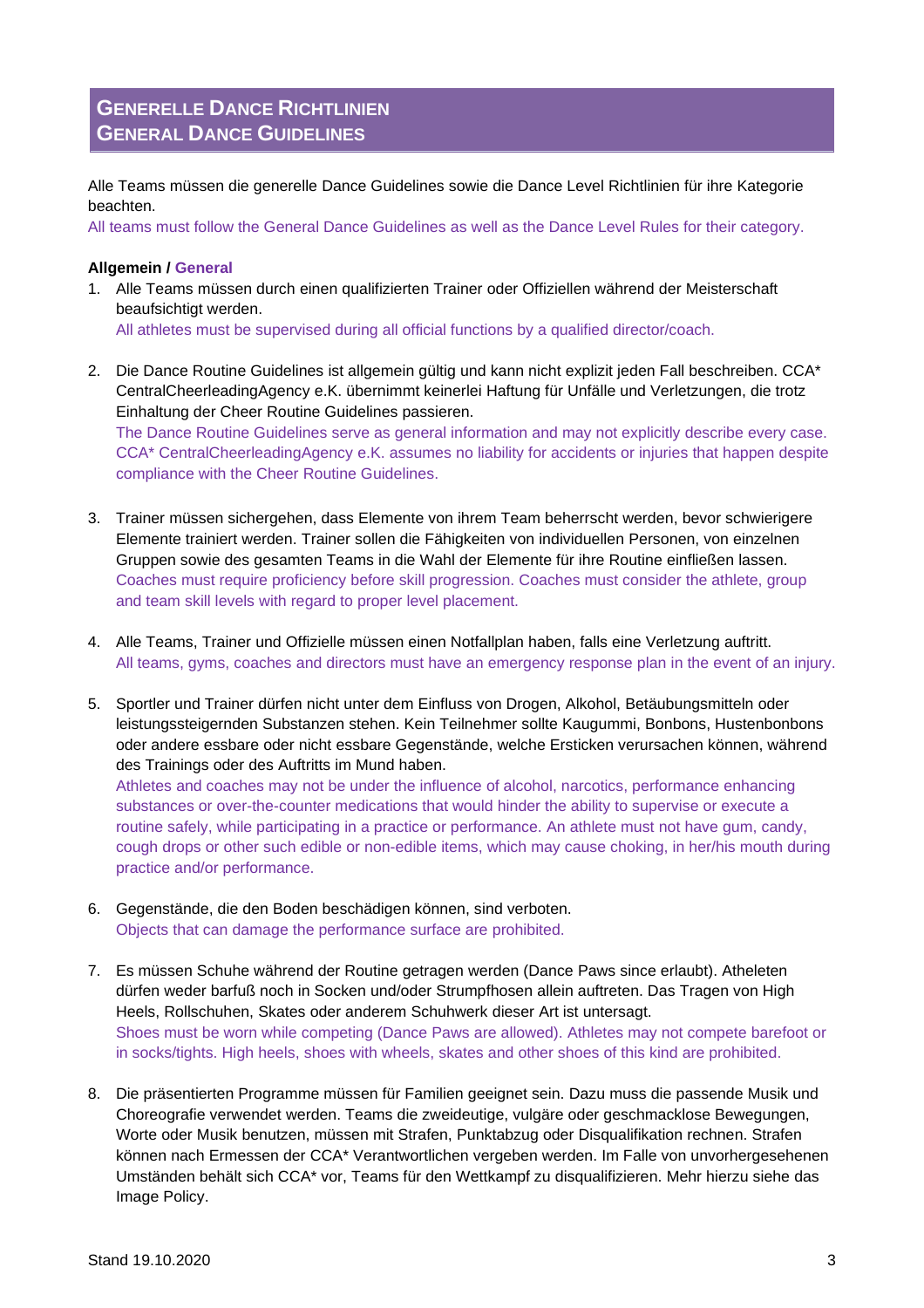All facets of a performance/routine, including both choreography and music selection, should be appropriate and suitable for family viewing and listening. Vulgar or suggestive material is defined as any movement or choreography implying something improper or indecent, appearing offensive or sexual in content, and/or relaying lewd or profane gestures or implications. Inappropriate choreography, uniforms, makeup and/or music may affect the judges' overall impression and/or score of the routine. In the event of unforeseen circumstances, CCA\* reserves the right to disqualify teams from competition. For further information, please see the Image Policy.

## **Hilfsmittel / Props**

1. Gehaltene oder freistehende Gegenstände sind nicht erlaubt. Teile von Kostümen (z.B. Jacke, Weste, Hut, Handschuhe, Tuch etc.) sind erlaubt und können choreografisch eingesetzt und benutzt sowie weggeworfen werden.

Held or free-standing objects are not allowed (props). Pieces of costumes (e.g. jackets, vests, hats, gloves, scarves, etc.) are allowed and may be used in pieces of choreography as well as taken off / tossed away from the performer.

2. Männliche Athleten müssen in der Freestyle Pom Kagtegorie keine Poms verwenden. Male athletes in the Freestyle Pom division do not need to use poms.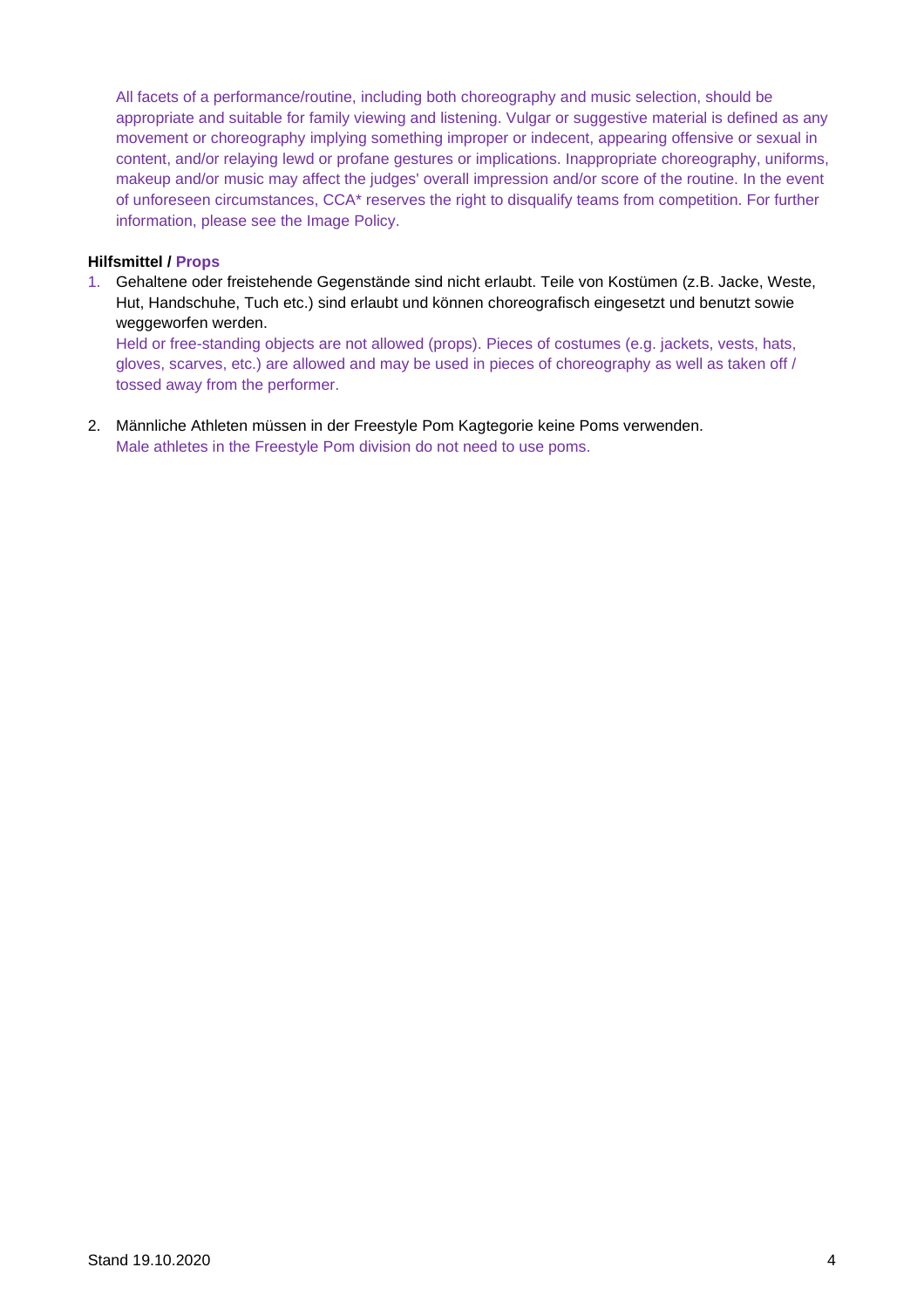# **DANCE REGELN DANCE RULES**

# **Kategorien / Divisions**

## **FREESTYLE POM**

Die Verwendung von Poms ist während der kompletten Routine erforderlich. Ziel ist es, visuelle Effekte durch kreativen und originellen Einsatz der Poms zu erzeugen. Dazu zählen Level Changes, Gruppenarbeit, Formationswechsel, Ripples etc. Typische Cheer- und Dancesprünge Drehungen, Kicks und generelle tänzerische Elemente gehören auch zum Stil. Eine Pom-Routine entspricht dem traditionellen Cheerleading, wobei Elemente aus dem Jazz und Hip Hop miteinbezogen werden.

Poms are required to be used throughout the routine. Emphasis is placed on creativing visual effects through creative and original use of poms. This includes level changes, group work, formation changes, ripples etc. Traditional cheer and dance jumps/leaps, turns, kicks and other dance elements are included in this style. A pom routine carries a more traditional cheerleading style, while incorporating elements form Jazz and Hip Hop.

### **HIP HOP**

Streetstyle-beeinflusste Bewegungen und Rhythmus sollten in der Hip Hop Kategorie miteinbezogen. Der Schwerpunkt liegt auf Ausführung, Style, Kreativität, Körperisolationen und –kontrolle, Rhythmus, Synchronität und Musikinterpretation. Die Routine sollte Rhytmus und Beat der Musik ergänzen. Weiterer Fokus liegt auf athletischen Skills wie Jumps, Freezes, Floor Work, und anderen hip hop-affinden Skills. Kostümen, die der Hip Hop Kultur entsprechen, müssen getragen werden.

Incorporates street style influenced movements and rhythms with an emphasis on execution, style, creativity, body isolations and control, rhythm uniformity and musical interpretation. The routine as a whole should complement the rhythm and beat of the music. An additional focus is placed on athletic skills such as jumps, freezes, floor work and other skills associated with Hip Hop. Clothing that reflechts Hip Hop Culture must be worn.

# **JAZZ**

Eine Zusammensetzung von traditionellen und stilisierten Bewegungen und Kombinationen von Stärke, Präzision, Formationswechsel, Gruppenarbeit und technischen Elementen. Die Betonung liegt auf einer perfekten Ausführung von technischen Elementen, Extension, Kontrolle, Körperhaltung, Style, Musikinterpretation, Bewegungskontinuität und Synchronität. Die Ausführung sollte kraftvoll, schnell, energetisch und unterhaltend sein.

Incorporates and exhibitis traditional and stylized movements and combinations with strength, attack and presence, formation changes, group work, and technical elements. An emphasis is placed on proper technical execution, extension, control, body placement, style, musical interpretation, continuity of movement and team uniformity. The overall impression of the routine should be up-tempo, lively, energetic and motivating, while allowing for texture of movement to utilize musicality.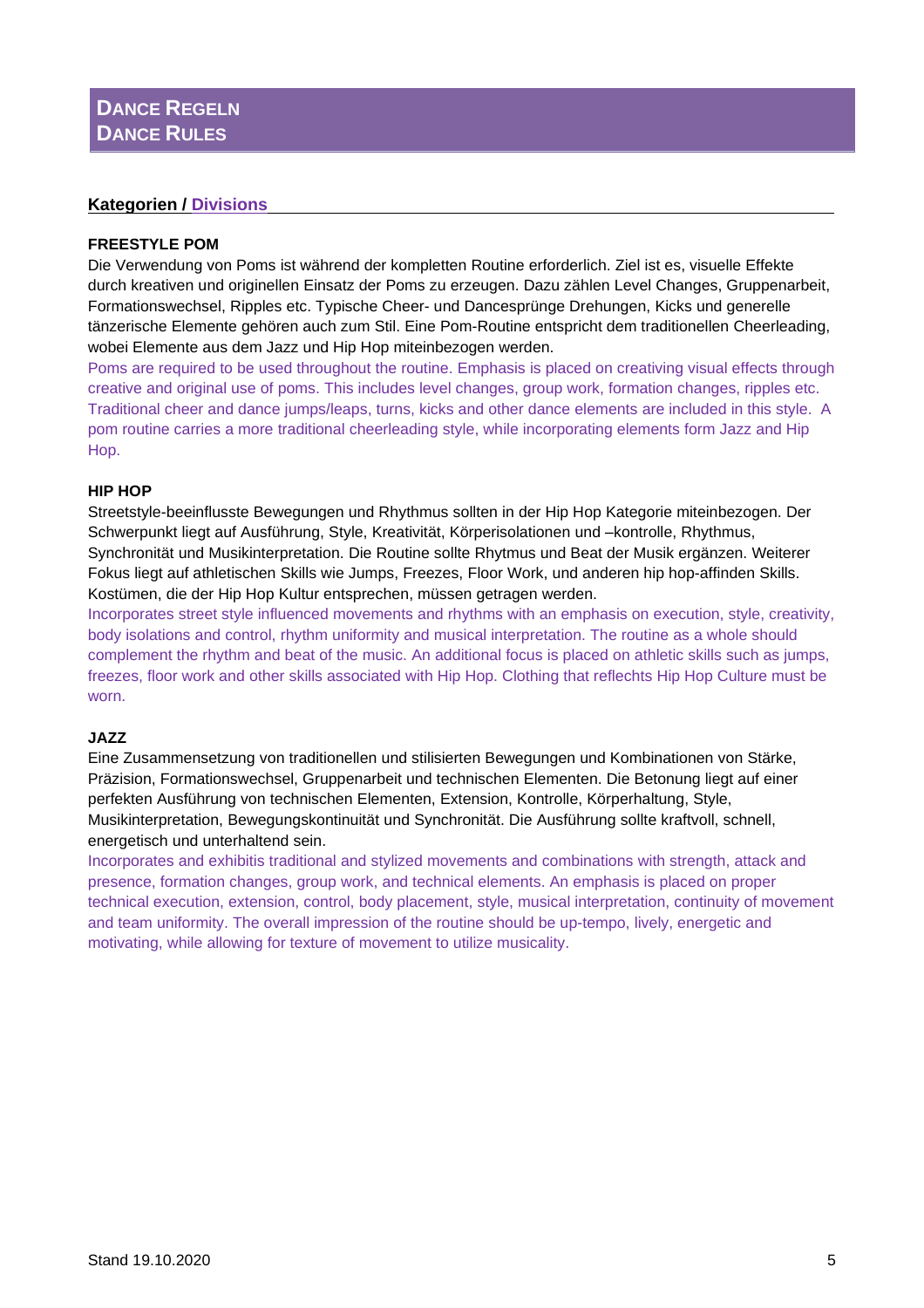# **FREESTYLE POM**

## AUSFÜHRUNG EINES EINZELNEN / SKILLS OF INDIVIDUALS

Tumbling und Aerial Street Style Skills sind erlaubt, aber keine Pflicht in allen Kategorien mit folgenden Beschränkungen:

Tumbling and Aerial Street Style Skills are allowed, but not required in all divisions with the following limitations:

- A. Airborne Invertierte Skills mit Handunterstützung sind nicht erlaubt, wenn dabei Poms gehalten werden. Airborne inverted skills with hand support are not allowed while holding poms.
- B. Hip-over-Head-Rotationen mit Handunterstützung sind während des Haltens oder in Kontakt mit einem Hilfsmittel verboten.

*Ausnahme: Vorwärts- und Rückwärtsrollen* Hip over head rotation skills with hand support are not allowed while holding props in supporting hands. *Exception: Forward and backward rolls.*

- C. Hip-over-Head-Rotationen mit Handunterstützung sind begrenzt auf maximal 2 aufeinander folgende Skills ohne Schritt oder Pause dazwischen. Airborne skills with hand support are limited to 2 consecutive hip over head rotation skills without a step or break inbetween.
- D. Airborne Skills ohne Handunterstützung:
	- a. Dürfen auf maximal 1 Drehung um die Längsachse enthalten,
	- b. Dürfen nicht in Verbindung mit einem Airborne Skill mit Hip-over-Head Rotation ohne Handunterstützung ausgeführt werden,
	- c. Sind auf maximal 2 aufeinander folgende Skills mit Hip Over Head Rotation begrenzt.
	- Airborne skills without hand support:
	- 1. May involve no more than 1 twisting transition,
	- 2. May not connect to another skill that is airborne with hip over head rotation without hand support,
	- 3. Are limited to 2 consecutive hip overhead rotation skills.
- E. Gleichzeitig ausgeführte Tumbling-Elemente über oder unter ein anderes Teammitglied dürfen Hip-over-Head-Rotationen von beiden Teammitgliedern nicht enthalten. Simultaneous tumbling over or under another individual that includes hip over head rotation by both performers is not allowed.
- F. Nur Drops auf Schulter, Rücken oder in den Sitz sind erlaubt, wenn die Höhe des Ausführenden nicht das Hüftlevel überschreitet.

*Erläuterung: Drops direct auf Knie, Oberschenkel, Vorderseite oder Kopf sind nicht erlaubt.* Only drops to the shoulder, back or seat are permitted provided that the height of the airborne individual does not exceed hip level.

*Clarification: Drops directly to the knee, thigh, front or head are not allowed.*

G. Elemente vom einem Sprung bei dem die Beine vor dem Körper gehalten werden und nach hinten geschwungen werden und in den Liegestütz direct auf die Auftrittsfläche landen sind nicht erlaubt. Landing in a push up position onto the performance surface from a jump where the legs swing from the front of the body to behind the body in the landingis not allowed.

#### AUSFÜHRUNG IN GRUPPEN ODER PAAREN / SKILLS IN GROUPS OR PAIRS

Lifts und Partner Skills sind erlaubt, aber keine Pflicht in allen Kategorien unter folgenden Beschränkungen: Lifts and Partnering are allowed, but not required in all divisions with the following limitations:

A. Ein Unterstützer muss Kontakt zur Auftrittsfläche nicht behalten, wenn die Höhe des Skills das Schulterlevel nicht überschreitet.

A Supporting Individual does not have to maintain contact with the performance surface provided the height of the skill does not exceed shoulder level.

B. Mindestens ein Unterstützender muss während des gesamten Skills Kontakt zur Auftrittsfläche behalten, wenn das Skill Kopfhöhe überschreitet.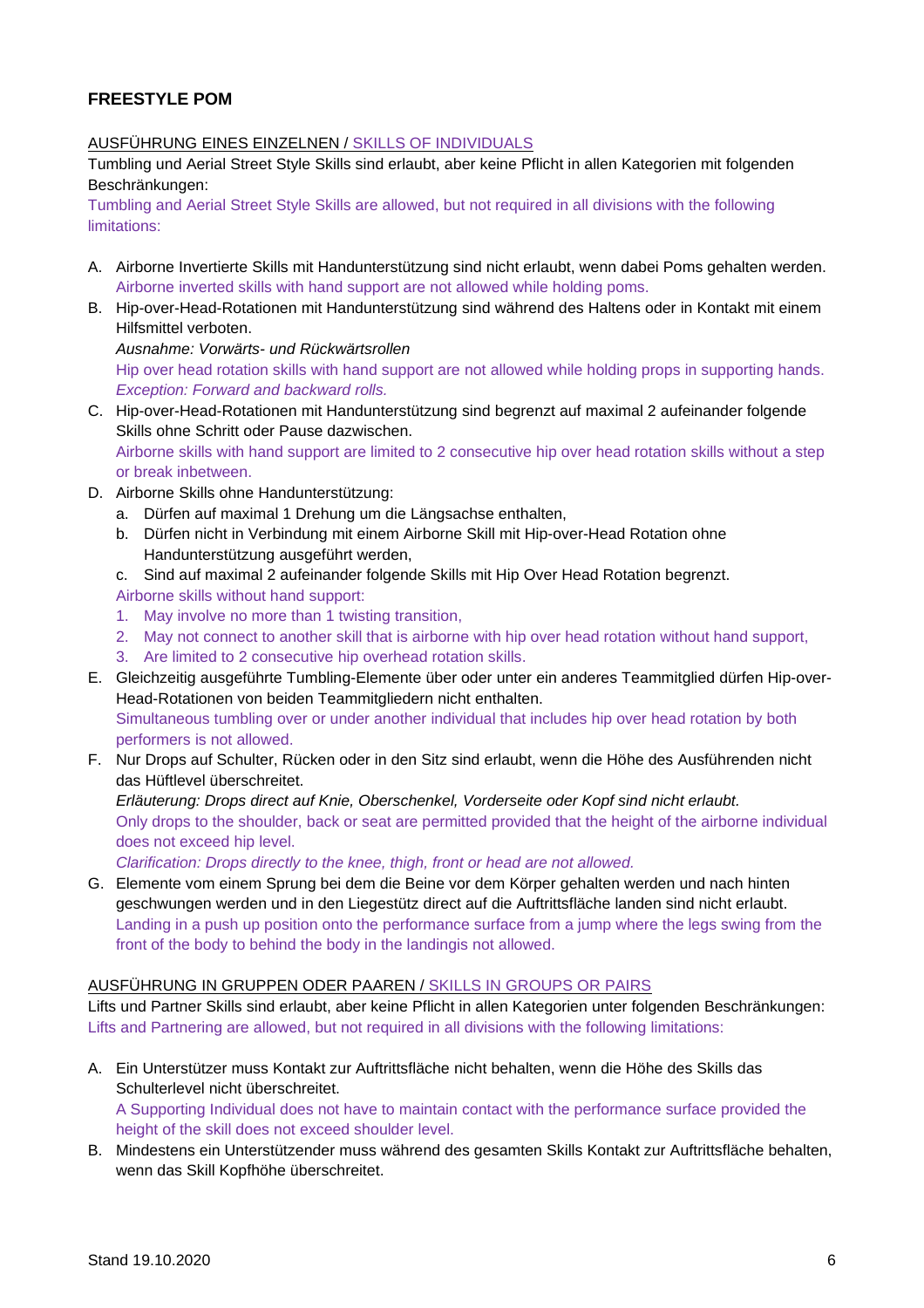*Ausnahme: Wenn der Ausführende von einem einzelnen Unterstützer gehalten wird, darf er auf jeder Höhe losgelassen werden, wenn:*

- *1. Der Ausführende nach dem Loslassen nicht in eine invertierte Position gerät.*
- *2. Der Ausführende bis zur Landung auf der Auftrittsfläche durch mindestens einen Unterstützenden gestützt wird.*
- *3. Der Ausführende nicht in der Prone Position gefangen wird.*
- *4. Jeglicher Unterstützender muss während des gesamten Skills freie Hände haben, um Hilfe beim Unterstützen/Fangen und Loslassen zu leisten.*

At least 1 Supporting Individual must maintain contact with the Executing Individual(s) throughout the entire skill above head level.

*Exception: When an Executing Individual is supported by a single Supporting Individual, the Executing Individual may be released at any level provided:*

- *1. The Executing Individual does not pass through an inverted position after the release.*
- *2. The Executing Individual is either caught or supported to the performance surface by 1 or more Supporting Individual(s).*
- *3. The Executing Individual is not caught in a prone position.*
- *4. Any Supporting Individual must have hands free for the duration of the skill to aid in the support/catch/release as needed.*
- C. Hip over Head Rotation des Ausführenden ist erlaubt, wenn Kontakt mit mindestens einem Unterstützenden bis zur Landung des Ausführenden auf der Auftrittsfläche oder in aufrechter Postion gehalten wird.

Hip over head rotation of the Executing Individual(s) is allowed provided that contact between the Executing Individual and at least 1 Supporting Individual(s) must be maintained until the Executing Individual returns to the performance surface or is returning to the upright body position.

- D. Vertikale Inversionen sind erlaubt, wenn:
	- 1. Ein Unterstützender die gesamte Zeit Kontakt zu dem Ausführenden bis zur Landung auf der Auftrittsfläche oder in aufrechter Postion hält
	- 2. Mindestens ein weiterer Athlet unterstützt, wenn die Schulter des Ausführenden das Schulterlevel überschreitet.

*Erläuterung: Bei 3 Unterstützern ist kein weiterer notwending.*

Vertical Inversion is allowed provided:

- 1. Contact between the Executing Individual and at least 1 Supporting Individual(s) must be maintained until the Executing Individual returns to the performance surface or is returning to the upright body position.
- 2. At the point when the height of the Executing Individual's shoulders exceeds shoulder level, there is at least 1 additional athlete to spot who is not concurrently bearing the weight of the Executing Individual.

*Clarification: When there are 3 supporting individuals an additional spot is not require.*

# ABGÄNGE DIREKT AUF DIE AUFTRITTSFLÄCHE / DISMOUNTS TO THE PERFORMANCE SURFACE Erläuterung: Dürfen unterstützt werden, müssen aber nicht.

Clarification: May be assisted but not required.

- A. Der Ausführende darf von einem Unterstützenden springen, leapen, runtersteigen oder sich abdrücken, wenn:
	- 1. Im höchsten Punkt der Flugphase wenigstens ein Körperteil des Ausführenden sich unterhalb des Kopflevels befindet
	- 2. Der Ausführende nach dem Loslassen nicht in eine Prone oder invertierte Postion gerät.
	- An Executing Individual may jump, leap, step or push off a Supporting Individual (s) provided:
	- 1. The highest point of the released skill does not elevate the Executing Individual's hips above head level.
	- 2. The Executing Individual does not pass through the prone or inverted position after the release.
- B. Ein Unterstützender darf einen Ausführenden werfen, wenn:
	- 1. Im höchsten Punkt der Flugphase die Hüfte des Ausführenden unterhalb des Kopflevels bleibt.
	- 2. Der Ausführende sich beim Loslassen nicht in Rückenlage befindet oder invertiert ist.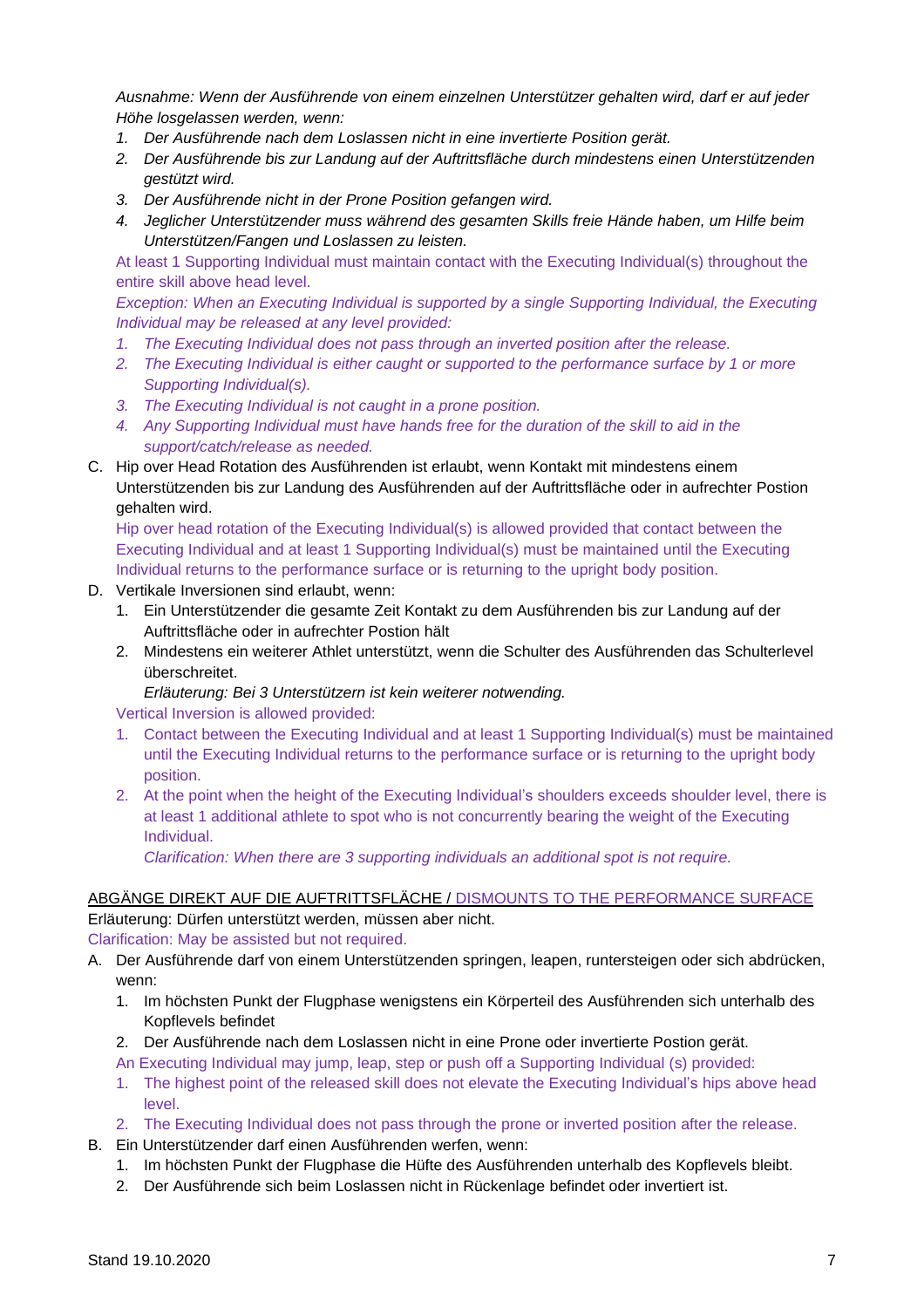3. Der Ausführende nach dem Loslassen nicht in diese Prone oder invertierte Position gerät oder durchläuft.

A Supporting Individual (s) may toss an Executing Individual provided:

- 1. The highest point of the toss does not elevate the Executing Individual's hips above head level.
- 2. The Executing Individual is not supine or inverted when released.
- 3. The Executing Individual does not pass through a prone or inverted position after release.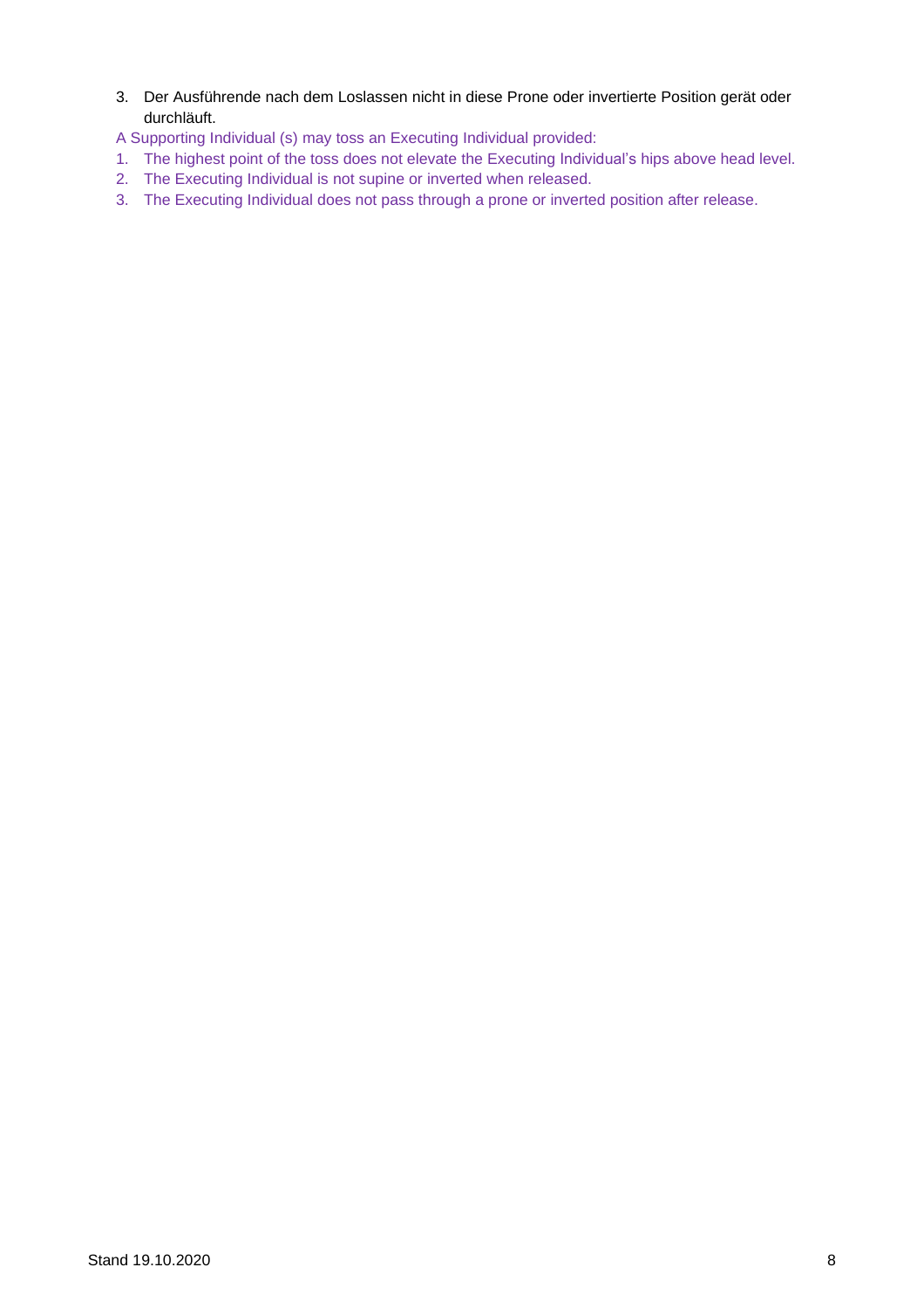# **HIP HOP**

# AUSFÜHRUNG EINES EINZELNEN / SKILLS OF INDIVIDUALS

Tumbling und Aerial Street Style Skills sind erlaubt, aber keine Pflicht in allen Kategorien mit folgenden Beschränkungen:

Tumbling and Aerial Street Style Skills are allowed, but not required in all divisions with the following limitations:

- A. Invertierte Skills:
	- 1. Non Airborne Skills sind erlaubt. *Beispiel: Handstand*
	- 2. Airborne Invertierte Skills mit Handunterstützung, die in einer senkrechten oder Schulterinversion landen, sind erlaubt.

Inverted Skills:

- 1. Non-airborne skills are allowed *Example: Headstand*
- 2. Airborne skills with hand support that land in a perpendicular inversion or shoulder inversion are allowed.
- B. Hip-over-Head Rotationen:
	- 1. mit Handunterstützung sind während des Haltens oder in Kontakt mit einem Hilfsmittel verboten.
	- 2. Non-Airborne Skills sind erlaubt.
	- 3. Hip-over-Head-Rotationen mit Handunterstützung sind begrenzt auf maximal 2 aufeinander folgende Skills ohne Schritt oder Pause dazwischen.
	- 4. Airborne Skills ohne Handunterstützung sind unter folgenden Beschränkungen erlaubt:
		- a. maximal 1 Drehung um die Längsachse erlaubt
		- b. dürfen nicht in Verbindung mit einem Airborne Skill mit Hip-over-Head Rotation oder einem Airborne Skill ohne Handunterstützung ausgeführt werden.
		- c. auf maximal 2 aufeinander folgende Skills mit Hip Over Head Rotation begrenzt

Hip over head rotations:

- 1. That include hand support, must use hands free of any materials in the supporting hands for the skill. *Exception: Forward rolls and backward rolls.*
- 2. Non-airborne skills are allowed.
- 3. Airborne skills with hand support are allowed provided the skill is limited to 2 consecutive hip over head rotation skills.
- 4. Airborne skills without hand support are allowed provided all of the following criteria are met:
	- a. Involves no more than 1 twisting transition.
	- b. Does not connect to another skill that is airborne with hip over-head rotation without hand support.
	- c. Are/Is limited to 2 consecutive hip overhead rotation skills.
- C. Gleichzeitig ausgeführte Tumbling-Elemente über oder unter ein anderes Teammiglied dürfen Rotationen um die Querachse von beiden Teammitgliedern nicht enthalten. Simultaneous tumbling over or under another individual that includes hip over head rotation by both performers is not allowed.
- D. Nur Drops auf Schulter, Rücken oder in den Sitz sind erlaubt wenn die Höhe der Airborne Person nicht das Hüftlevel überschreitet.

*Erläuterung: Drops direct auf Knie, Oberschenkel, Vorderseite oder Kopf sind nicht erlaubt.* Only drops (airborne) to the shoulder, back or seat are permitted provided the height of the airborne individual does not exceed hip level.

*Clarification: drops directly to the knee, thigh, front or head are not allowed.*

E. Landungen aus einem Airborne Skill in den Liegestütz darf sämtliche Sprungvarianten einbeziehen. Landing in a push up position may involve any jump.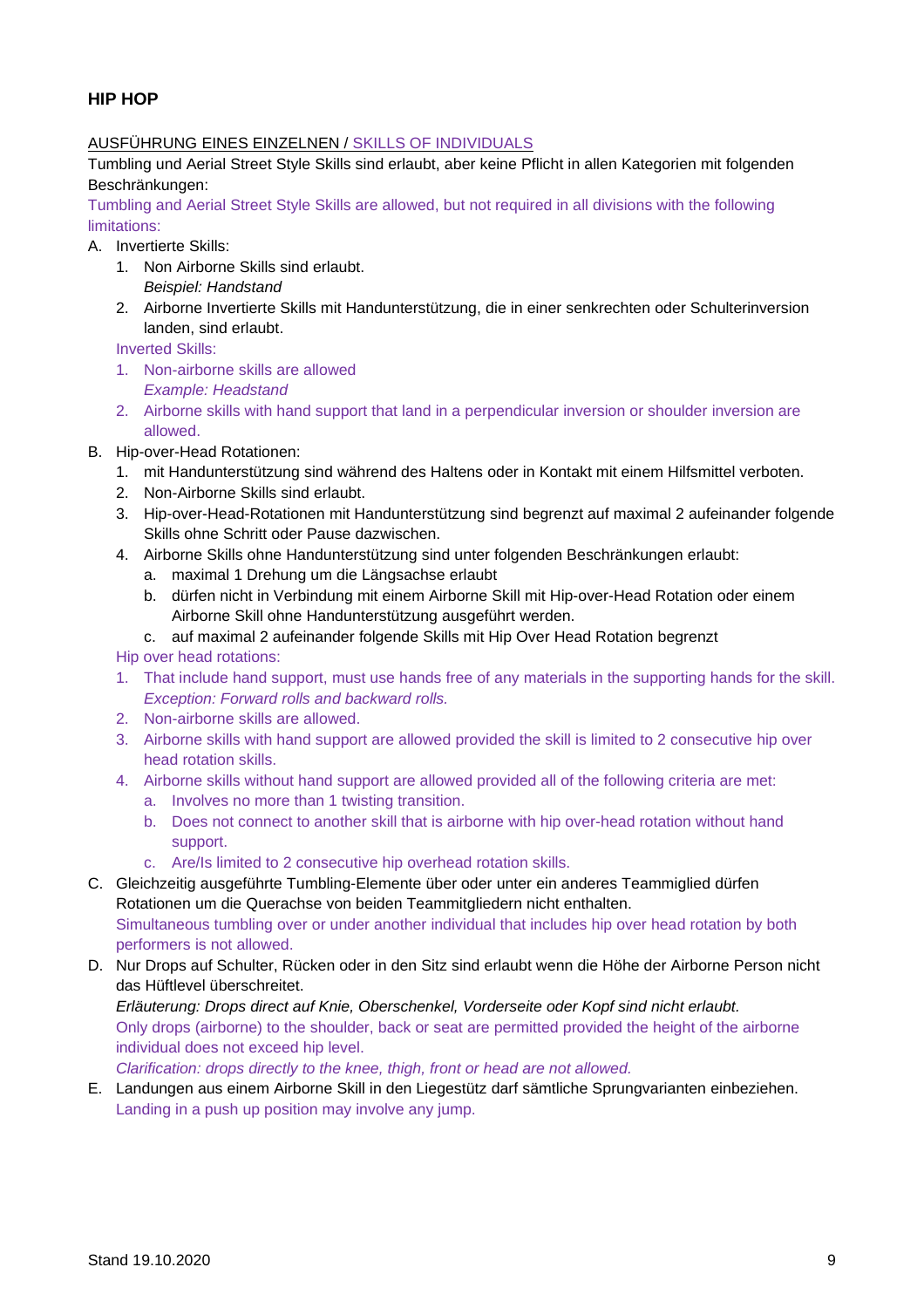# AUSFÜHRUNG IN GRUPPEN ODER PAAREN / SKILLS IN GROUPS OR PAIRS

Lifts und Partner Skills sind erlaubt, aber keine Pflicht in allen Kategorien unter folgenden Beschränkungen: Lifts and Partnering are allowed, but not required in all divisions with the following limitations:

- A. Ein Athlet, der einen Ausführenden unterstützt und dessen Hauptgewicht trägt, muss Kontakt zur Auftrittsfläche nicht behalten, wenn die Höhe des Skills das Schulterlevel nicht überschreitet. Supporting Individual does not have to maintain contact with the performance surface provided the height of the skill does not exceed shoulder level.
- B. Mindestens ein Unterstützender muss während des gesamten Skills Kontakt zur Auftrittsfläche behalten, wenn das Skill Kopfhöhe überschreitet.

*Ausnahme: Wenn der Ausführende von einem einzelnen Unterstützer gehalten wird, darf er auf jeder Höhe losgelassen werden, wenn:*

- *1. Der Ausführende nach dem Loslassen nicht in eine invertierte Position gerät.*
- *2. Der Ausführende bis zur Landung auf der Auftrittsfläche durch mindestens einen Unterstützenden gestützt wird.*
- *3. Der Ausführende nicht in der Prone Position gefangen wird.*

At least one Supporting Individual must maintain contact with the Executing Individual(s) throughout the entire skill above head level.

*Exception: When an Executing Individual is supported by a single Supporting Individual they may be released at any level provided:*

- *1. The Executing Individual does not pass through an inverted position after the release.*
- 2. The Executing Individual is either caught by or supported to the performance surface by 1 or more *Supporting Individual(s).*
- *3. The Executing Individual is not caught in a prone position.*
- C. Hip over Head Rotation des Ausführenden ist erlaubt, wenn Kontakt mit mindestens einem Unterstützenden bis zur Landung des Ausführenden auf der Auftrittsfläche oder in aufrechter Postion gehalten wird.

Hip over head rotation of the Executing Individual(s) is allowed provided that contact between the Executing Individual and at least 1 Supporting Individual(s) is maintained until the Executing Individual returns to the performance surface or is returning to the upright body position.

- B. Vertikale Inversionen sind erlaubt, wenn
	- 1. Ein Unterstützender die gesamte Zeit Kontakt zu dem Ausführenden bis zur Landung auf der Auftrittsfläche oder in aufrechter Postion hält
	- 2. Mindestens ein weiterer Spotter unterstützt, der das Hauptgewicht nicht trägt, wenn die Schulter des Ausführenden das Schulterlevel überschreitet.
		- *Erläuterung: Bei 3 Unterstützern ist kein weiterer notwending.*
	- A Vertical Inversion is allowed provided:
	- 1. Contact between the Executing Individual and at least 1 Supporting Individual(s) is maintained until the Executing Individual returns to the performance surface or is returning to the upright body position.
	- 2. At the point when the height of the Executing Individual's shoulders exceeds shoulder level, there is at least 1 additional athlete to spot who is not concurrently bearing the weight of the Executing Individual

*Clarification: When there are 3 Supporting Individuals an additional spotter is not required.*

# ABGÄNGE DIREKT AUF DIE AUFTRITTSFLÄCHE / DISMOUNTS TO THE PERFORMANCE SURFACE Erläuterung: Dürfen unterstützt werden, müssen aber nicht.

Clarification: May be assisted but not required

- A. Der Ausführende darf von einem Unterstützenden springen, leapen, runtersteigen oder sich abdrücken, wenn:
	- 1. Im höchsten Punkt der Flugphase wenigstens ein Körperteil des Ausführenden sich unterhalb des Kopflevels befindet
	- 2. Der Ausführende nach dem Loslassen nicht in eine Prone oder invertierte Postion gerät.

An Executing Individual may jump, leap, step or push off a Supporting Individual (s) provided: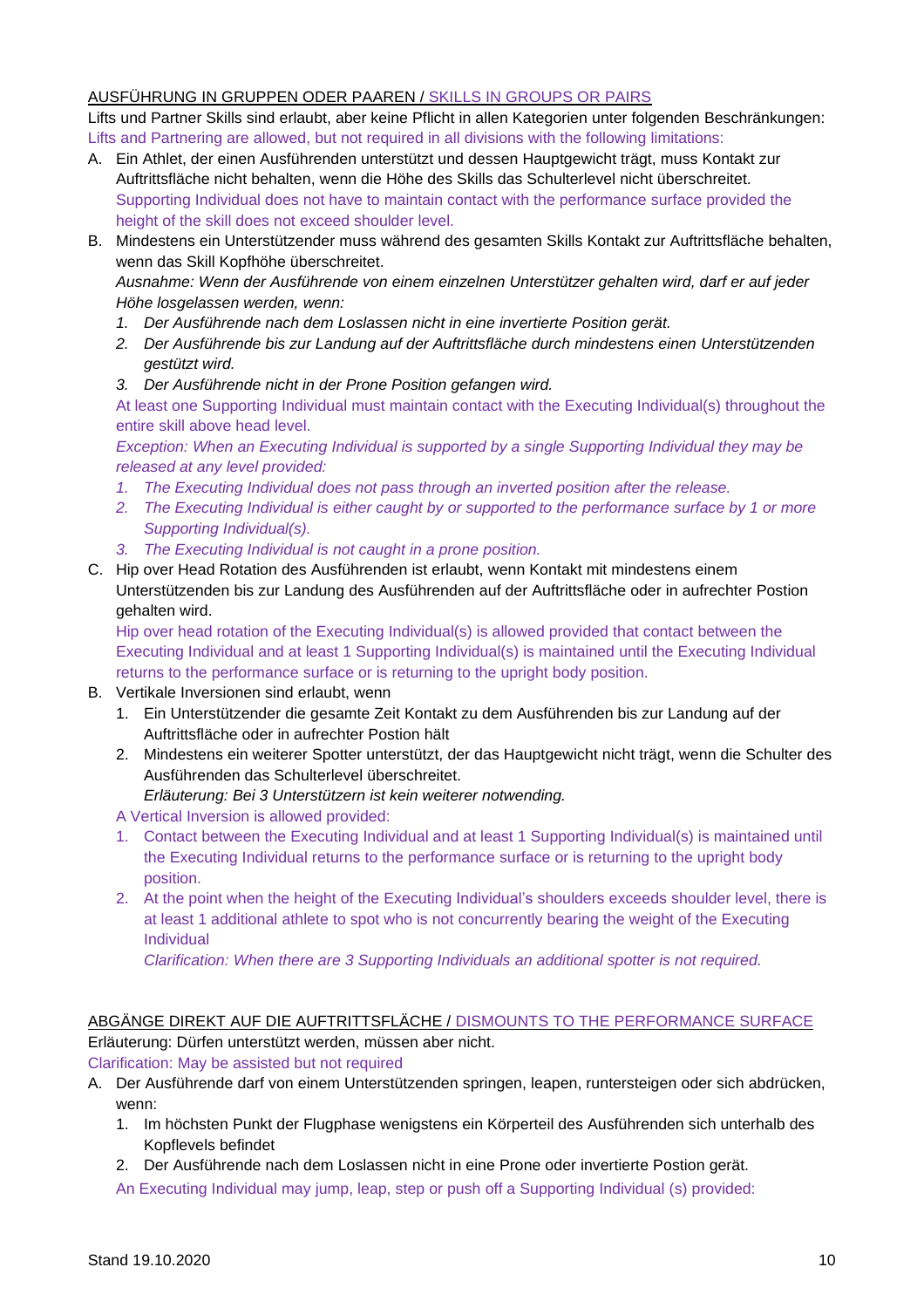- 1. At least one part of the Executing Individual's body is at or below head level at the highest point of the released skill.
- 2. The Executing Individual does not pass through the prone or inverted position after the release.
- B. Ein Unterstützender darf einen Ausführenden werfen, wenn:
	- 1. Im höchsten Punkt der Flugphase mindestens ein Körperteil des Ausführenden unterhalb des Kopflevels bleibt
	- 2. Der Ausführende darf sich nach dem Loslassen in Rückenlage geraten oder invertieren, muss aber auf eigenen Füßen landen.
	- 3. Der Ausführende nach dem Loslassen nicht in eine invertierte Position gerät oder durchläuft.
	- A Supporting Individual (s) may toss an Executing Individual provided:
	- 1. At least one part of the Executing Individual's body is at or below head level at the highest point of the release skill.
	- 2. The Executing Individual may be supine or inverted when released but must land on their foot/feet.
	- 3. The Executing Individual does not pass through an inverted position after release.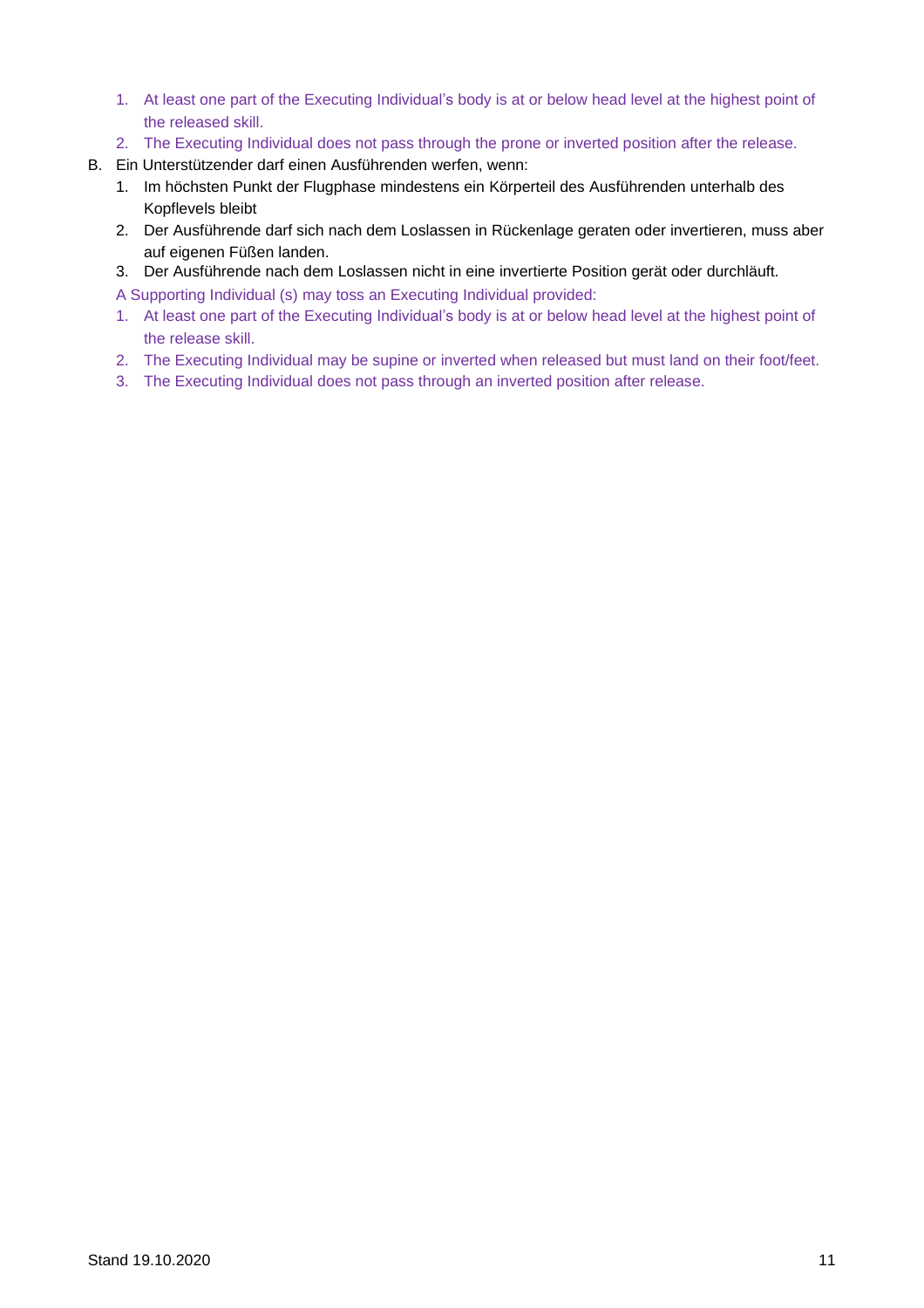**JAZZ**

# AUSFÜHRUNG EINES EINZELNEN / SKILLS OF INDIVIDUALS

Tumbling und Aerial Street Style Skills sind erlaubt, aber keine Pflicht in allen Kategorien mit folgenden Beschränkungen:

Tumbling and Aerial Street Style Skills are allowed, but not required in all divisions with the following limitations:

- A. Invertierte Skills:
	- 3. Non Airborne Skills sind erlaubt. *Beispiel: Handstand*
	- 4. Airborne Invertierte Skills mit Handunterstützung, die in einer senkrechten oder Schulterinversion landen, sind erlaubt.

Inverted Skills:

- 2. Non-airborne skills are allowed *Example: Headstand*
- 2. Airborne skills with hand support that land in a perpendicular inversion or shoulder inversion are allowed.
- B. Hip-over-Head Rotationen:
	- 1. mit Handunterstützung sind während des Haltens oder in Kontakt mit einem Hilfsmittel verboten. *Ausnahme: Vorwärts- und Rückwärtsrollen.*
	- 2. Non-Airborne Skills sind erlaubt.
	- 3. Hip-over-Head-Rotationen mit Handunterstützung sind begrenzt auf maximal 2 aufeinander folgende Skills ohne Schritt oder Pause dazwischen.
	- 4. Airborne Skills ohne Handunterstützung sind unter folgenden Beschränkungen erlaubt:
		- a. maximal 1 Drehung um die Längsachse erlaubt
		- b. dürfen nicht in Verbindung mit einem Airborne Skill mit Hip-over-Head Rotation ohne Handunterstützung ausgeführt werden.
		- c. auf maximal 2 aufeinander folgende Skills mit Hip Over Head Rotation begrenzt

Hip over head rotations:

- 1. That include hand support, must use hands free of any materials in the supporting hands for the skill. *Exception: Forward rolls and backward rolls.*
- 2. Non-airborne skills are allowed.
- 3. Airborne skills with hand support are allowed provided the skill is limited to 2 consecutive hip over head rotation skills.
- 4. Airborne skills without hand support are allowed provided all of the following criteria are met:
	- a. Involves no more than 1 twisting transition.
	- b. Does not connect to another skill that is airborne with hip over-head rotation without hand support.
	- c. Are/Is limited to 2 consecutive hip overhead rotation skills.

C. Gleichzeitig ausgeführte Tumbling-Elemente über oder unter ein anderes Teammiglied dürfen Rotationen um die Querachse von beiden Teammitgliedern nicht enthalten. Simultaneous tumbling over or under another individual that includes hip over head rotation by both performers is not allowed.

D. Nur Drops auf Schulter, Rücken oder in den Sitz sind erlaubt wenn die Höhe der Airborne Person nicht das Hüftlevel überschreitet.

*Erläuterung: Drops direct auf Knie, Oberschenkel, Vorderseite oder Kopf sind nicht erlaubt.* Only drops (airborne) to the shoulder, back or seat are permitted provided the height of the airborne individual does not exceed hip level.

*Clarification: drops directly to the knee, thigh, front or head are not allowed.*

E. Landungen aus einem Airborne Skill in den Liegestütz darf sämtliche Sprungvarianten einbeziehen. Landing in a push up position may involve any jump.

# AUSFÜHRUNG IN GRUPPEN ODER PAAREN / SKILLS IN GROUPS OR PAIRS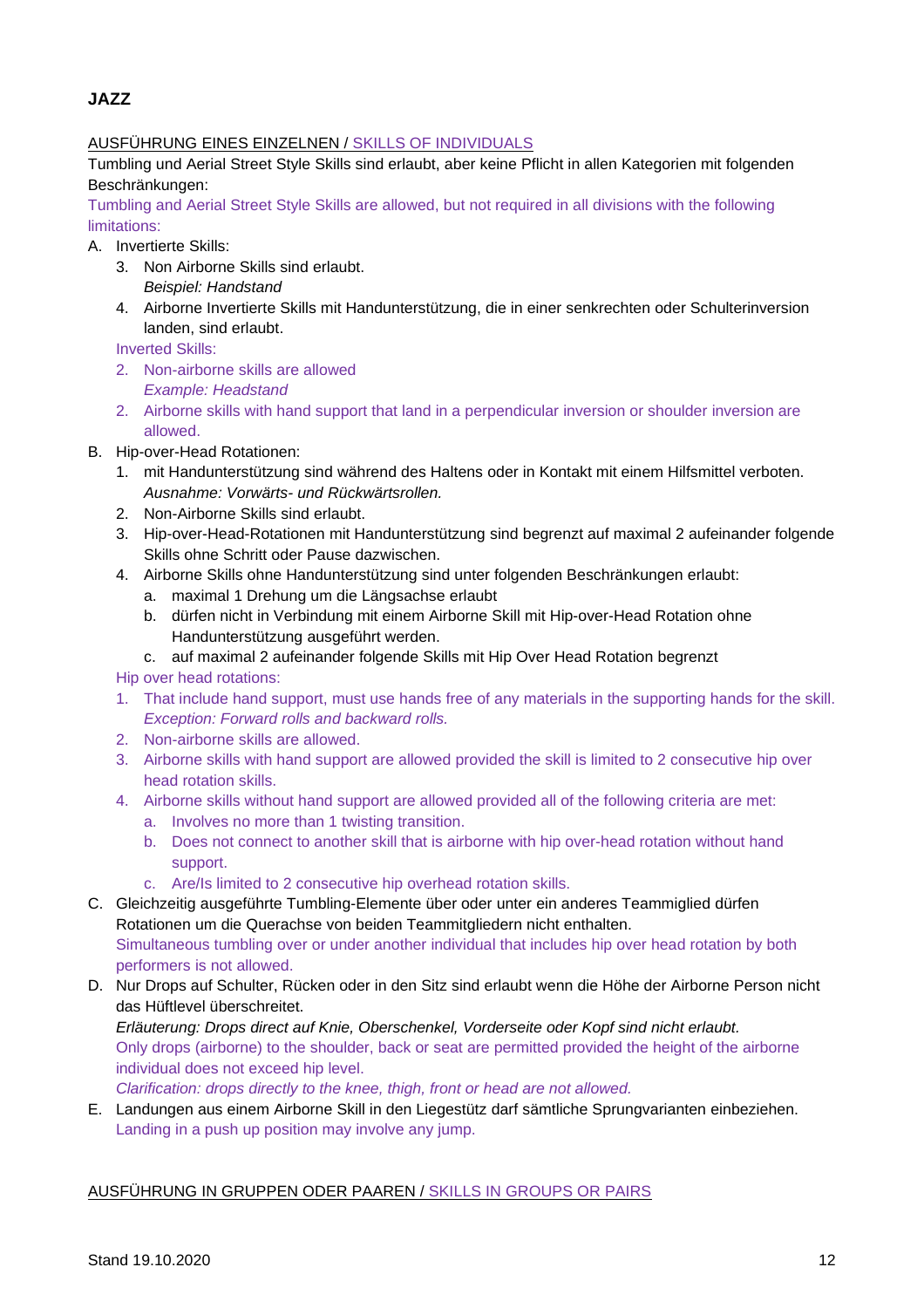Lifts und Partner Skills sind erlaubt, aber keine Pflicht in allen Kategorien unter folgenden Beschränkungen: Lifts and Partnering are allowed, but not required in all divisions with the following limitations:

- A. Ein Athlet, der einen Ausführenden unterstützt und dessen Hauptgewicht trägt, muss Kontakt zur Auftrittsfläche nicht behalten, wenn die Höhe des Skills das Schulterlevel nicht überschreitet. Supporting Individual does not have to maintain contact with the performance surface provided the height of the skill does not exceed shoulder level.
- B. Mindestens ein Unterstützender muss während des gesamten Skills Kontakt zur Auftrittsfläche behalten, wenn das Skill das Kopflevel überschreitet.

*Ausnahme: Wenn der Ausführende von einem einzelnen Unterstützer gehalten wird, darf er auf jeder Höhe losgelassen werden, wenn:*

- *1. Der Ausführende nach dem Loslassen nicht in eine invertierte Position durchläuft.*
- *2. Der Ausführende bis zur Landung auf der Auftrittsfläche durch mindestens einen Unterstützenden gestützt wird.*
- *3. Der Ausführende nicht in der Prone Position gefangen wird.*

At least one Supporting Individual must maintain contact with the Executing Individual(s) throughout the entire skill above head level.

*Exception: When an Executing Individual is supported by a single Supporting Individual they may be released at any level provided:*

- *1. The Executing Individual does not pass through an inverted position after the release.*
- 2. The Executing Individual is either caught by or supported to the performance surface by 1 or more *Supporting Individual(s).*
- *3. The Executing Individual is not caught in a prone position.*
- C. Hip over Head Rotation des Ausführenden ist erlaubt, wenn Kontakt mit mindestens einem Unterstützenden bis zur Landung des Ausführenden auf der Auftrittsfläche oder in aufrechter Postion gehalten wird.

Hip over head rotation of the Executing Individual(s) is allowed provided that contact between the Executing Individual and at least 1 Supporting Individual(s) is maintained until the Executing Individual returns to the performance surface or is returning to the upright body position.

- D. Vertikale Inversionen sind erlaubt, wenn
	- 1. Ein Unterstützender die gesamte Zeit Kontakt zu dem Ausführenden bis zur Landung auf der Auftrittsfläche oder in aufrechter Postion hält
	- 2. Mindestens ein weiterer Spotter unterstützt, der das Hauptgewicht nicht trägt, wenn die Schulter des Ausführenden das Schulterlevel überschreitet.
		- *Erläuterung: Bei 3 Unterstützern ist kein weiterer notwending.*

A Vertical Inversion is allowed provided:

- 1. Contact between the Executing Individual and at least 1 Supporting Individual(s) is maintained until the Executing Individual returns to the performance surface or is returning to the upright body position.
- 2. At the point when the height of the Executing Individual's shoulders exceeds shoulder level, there is at least 1 additional athlete to spot who is not concurrently bearing the weight of the Executing Individual

*Clarification: When there are 3 Supporting Individuals an additional spotter is not required.*

ABGÄNGE DIREKT AUF DIE AUFTRITTSFLÄCHE / DISMOUNTS TO THE PERFORMANCE SURFACE Erläuterung: Dürfen unterstützt werden, müssen aber nicht.

- Clarification: May be assisted but not required
- A. Der Ausführende darf von einem Unterstützenden springen, leapen, runtersteigen oder sich abdrücken, wenn:
	- 1. Im höchsten Punkt der Flugphase wenigstens ein Körperteil des Ausführenden sich unterhalb des Kopflevels befindet
	- 2. Der Ausführende nach dem Loslassen nicht in eine Prone oder invertierte Postion gerät oder durchläuft.

An Executing Individual may jump, leap, step or push off a Supporting Individual (s) provided: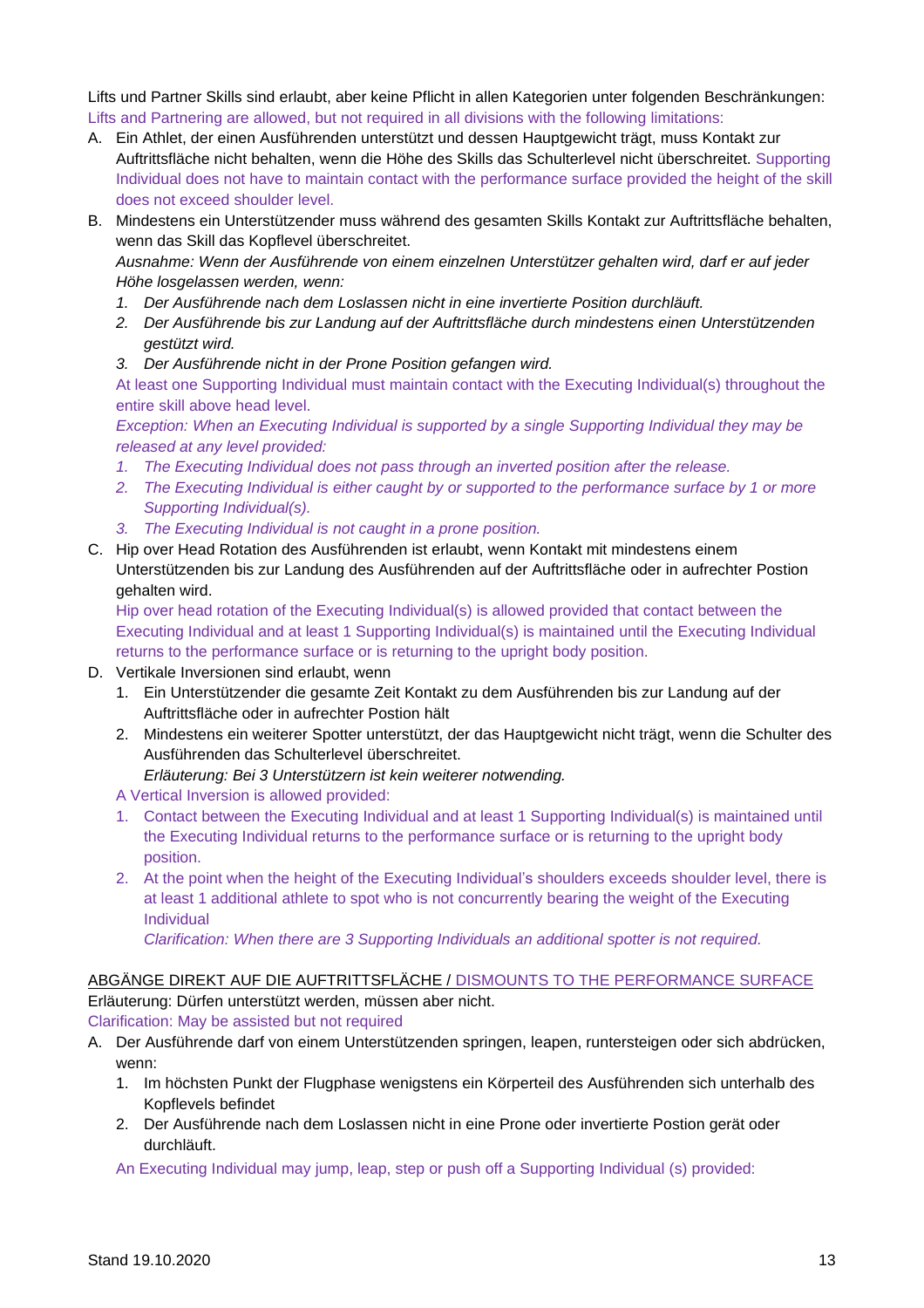- 1. At least one part of the Executing Individual's body is at or below head level at the highest point of the released skill.
- 2. The Executing Individual does not pass through the prone or inverted position after the release.
- B. Ein Unterstützender darf einen Ausführenden werfen, wenn:
	- 1. Im höchsten Punkt der Flugphase mindestens ein Körperteil des Ausführenden unterhalb des Kopflevels bleibt
	- 2. Der Ausführende darf sich nach dem Loslassen in Rückenlage geraten oder invertieren, muss aber auf eigenen Füßen landen.
	- 3. Der Ausführende nach dem Loslassen nicht in eine invertierte Position gerät oder durchläuft.
	- A Supporting Individual (s) may toss an Executing Individual provided:
	- 1. At least one part of the Executing Individual's body is at or below head level at the highest point of the release skill.
	- 2. The Executing Individual may be supine or inverted when released but must land on their foot/feet.
	- 3. The Executing Individual does not pass through an inverted position after release.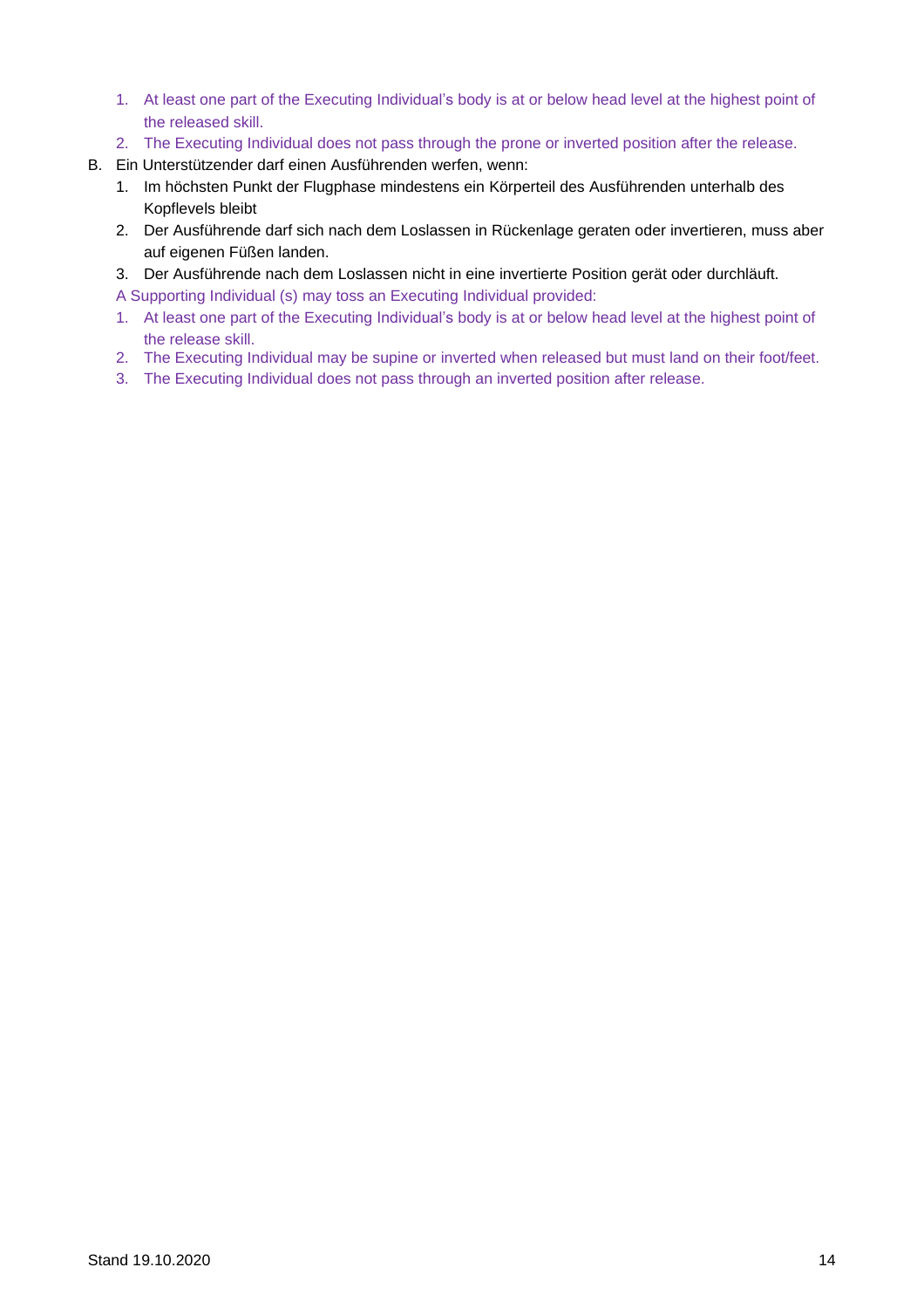## **Aerial Cartwheel**

Ein Tumbling Element, bei dem die Person seitwärts in aufrechter Position ohne Kontakt zum Boden rotiert und mit einem Fuß nach dem anderen landet.

An airborne tumbling skill which emulates a cartwheel, executed without placing hands on the ground.

#### **Airborne Drops**

Where the individual is free from the performance surface and returns to the performance surface

### **Airborne Skill**

Ein Element, bei dem die Person keinen Kontakt mit dem Boden hat. A skill in which the individual is free of contact with the performance surface

#### **Executing Individual**

Die Person, die einen Skill/Trick ausführt und dafür Unterstützung einer weiteren Person benötigt/erhält. The individual who performs a skill and uses support from another individual(s) when partnering.

### **Hip Level**

Die Höhe der Hüfte einer Person während sie auf dem Boden mit geraden Beinen steht. The height of a standing individual's hips while standing upright with straight legs.

### **Hip Over Head Rotation**

Eine Bewegung, bei der die Hüfte über den Kopf bewegt. An action where an individual's hips rotate over the head in a tumbling skill.

#### **Inversion**

Wenn die Schultern einer Top unterhalb ihrer Hüfte sind und sich mindestens ein Fuß oberhalb der Hüfte befindet.

When the athlete's shoulders are below her/his waist and at least one foot is above her/his head. Arch-back dismounts to a cradle are not considered inverted.

## **Lift**

Eine Bewegung, in der eine Person durch eine oder mehrere Personen, die auf der Auftrittsfläche stehen bleiben, von der Auftrittsfläche emporgehoben und wieder abgesetzt wird.

An action in which an individual is elevated from the performance surface by one or more individuals and set down.

#### **Lifting Individual**

Die Person, die die Elevated Individual während des Lifts hebt.

An individual, who is part of a lift and lifts the Elevated Individual as part of a Lift. The supporting individual may also be considered a lifting individual.

## **Partnering**

Ein Element, in dem sich zwei Personen gegenseitig unterstützen. Partnering kann sowohl Supporting als auch Executing Skills beinhalten.

A skill in which two individuals use support from one another. Partnering can involve both Supporting and Executing skills.